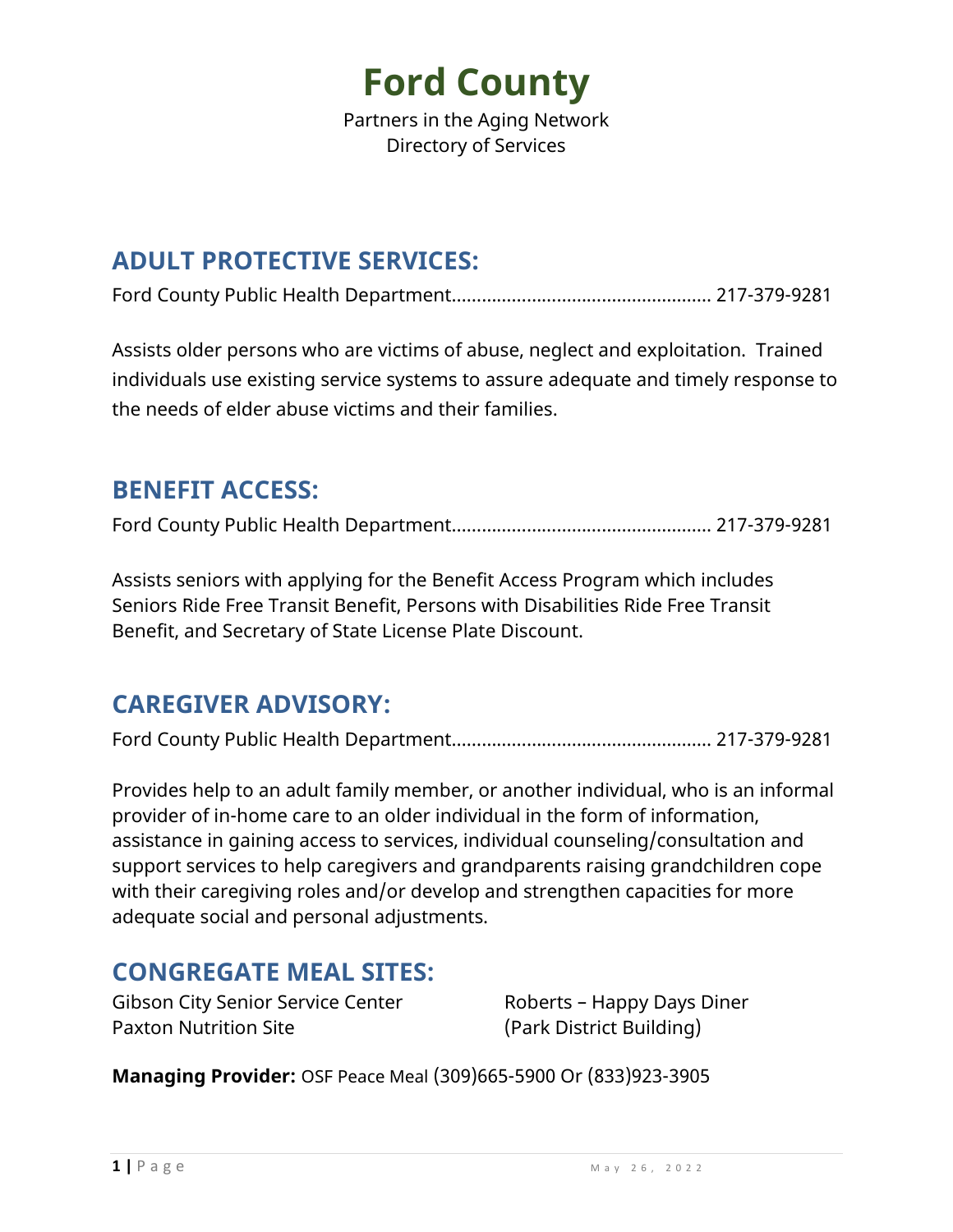Partners in the Aging Network Directory of Services

Nutritious meals served at familiar locations, such as senior centers, to promote health and reduce isolation.

### **COMPREHENSIVE CARE COORDINATION (CCU):**

Ford County Public Health Department……………………………………………. 217-379-9281

If you are in need of services, a Case Manager will come to your home and talk with you and your family about your needs and what services are available to meet those needs. An older person in need of services would first meet with a case manager to discuss what kinds of activities he or she can do on their own, as well as those that would require help. The case manager can then identify services that could help the client continue living in their own home. For instance, an individual may need home-delivered meals or transportation to doctor appointments, help with medications, household chores or bathing. The case manager can help arrange these services in a "package" so that the older person can continue to live independently. The case manager is key to developing a plan of care and linking with other agencies that actually provide the care. Designed to help the older person stay in their home as long as possible.

### **DISABILITY SERVICES:**

\*Not an ECIAAA Funded Service

PACE Center for Independent Living…………………………………………....…….217-344-5433

Provides assistance to persons with disabilities. Centers for Independent Living are community-based, non-residential non-profit organizations by and for persons with disabilities, that help people with disabilities achieve maximum independence in work, school, housing and every other part of life.

### **HOME DELIVERED MEALS:**

| 923-3905 |  |
|----------|--|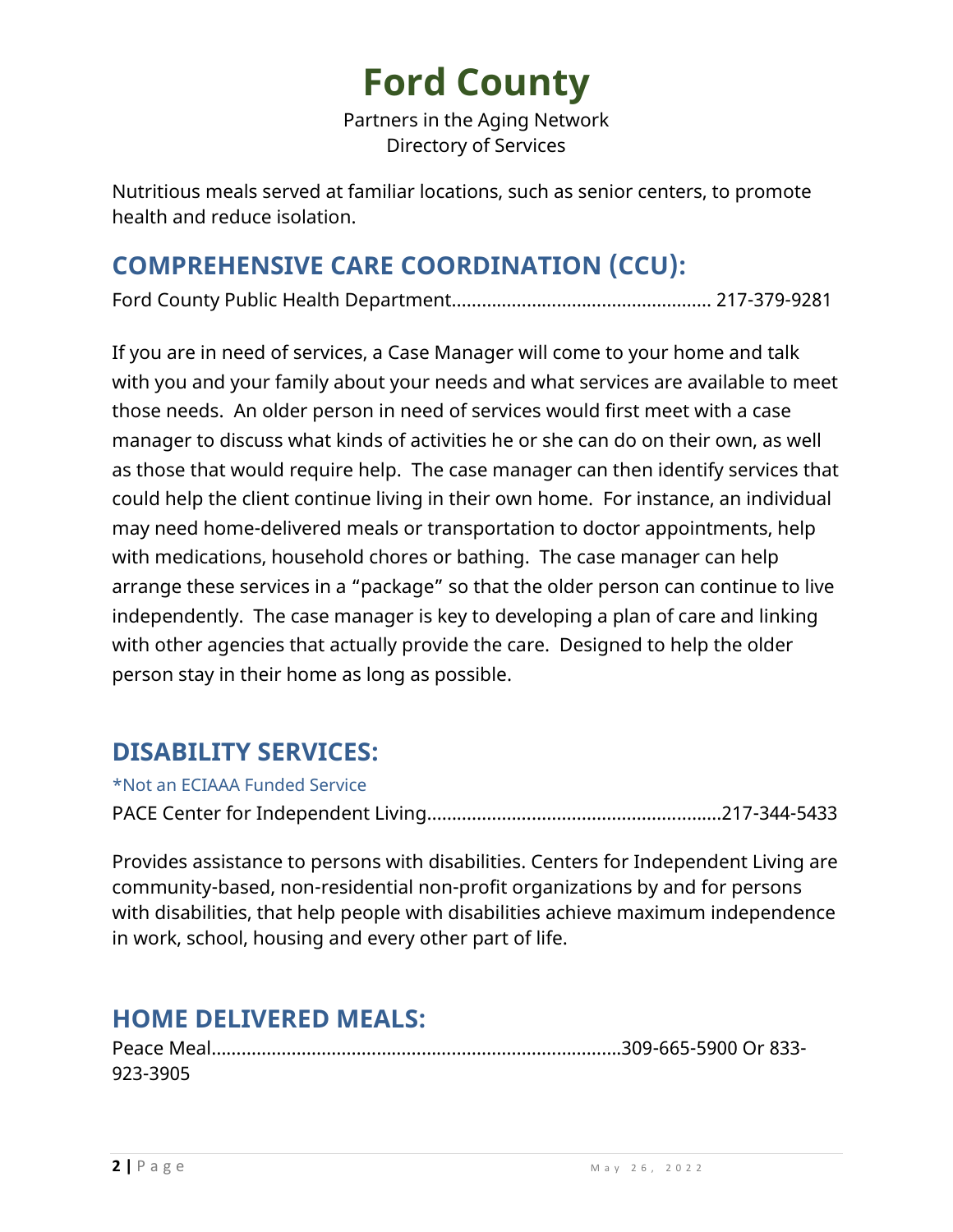Partners in the Aging Network Directory of Services

Nutritious meals provided to older persons who are home-bound because of illness, physical or mental impairment or otherwise isolated.

#### **LEGAL SERVICES:**

Land of Lincoln Legal Assistance……………………………217-356-1351 Or 1-800-747-5523

Advocates for and provides assistance with basic civil needs of an older person. Assistance can be provided to help in cases of elder abuse and neglect, financial exploitation, consumer fraud, landlord/tenant relationships and public benefit programs. Criminal, real estate and damage award cases cannot be handled by legal assistance.

#### **LONG-TERM CARE OMBUDSMAN:**

East Central Illinois Area Agency on Aging……………...309-829-2065 Or 800-888-4456 **Christian Weber ext. 1220** 

Designed to protect the rights and needs of older persons living in a long term care facility (nursing home). The Ombudsman receives, investigates and resolves complaints while protecting the resident's privacy.

#### **RESPITE SERVICES:**

Ford County Public Health Department……………………………………………. 217-379-9281

Provides temporary, substitute care or supervision of a functionally impaired person. Allows the primary caregiver time away to complete other tasks without disruption of the care of the individual.

### **SENIOR INFORMATION SERVICES/COORDINATED POINT OF ENTRY:**

Ford County Public Health Department……………………………………………. 217-379-9281